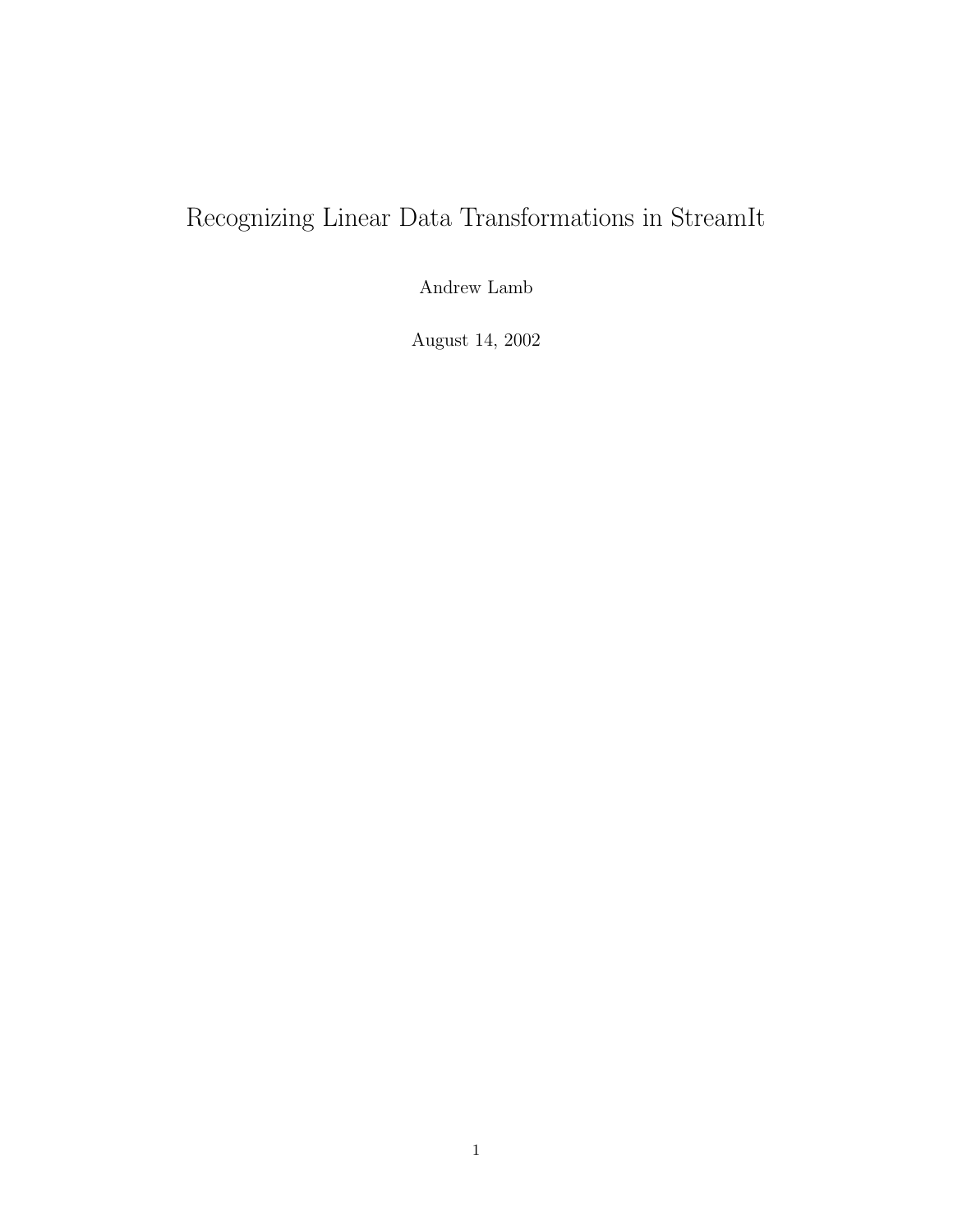# 1 Introduction/Overview

In general, high level computer programming languages abstract away non-critical details from the programmer that are not focused on solving the problem at hand. Low level languages force programmers to deal with details about the complex hardware that their programs are run on to achieve the fastest possible speed. Optimizing compilers were invented in the late 1950s as a way to automate the process of code generation and detail management while keeping much of the same speed of hand coded assembly. Therefore, the optimizations that are implemented compilers need to be as clever as possible so as to produce the best possible code. The most limiting factor faced by optimizations is that they need to be able to figure what a program is doing, which is not a trivial problem. Determining what is happening in a program is accomplished by a process called dataflow analysis[1].

Languages like C and FORTRAN abstracted away details about Von Neumann machines (register based, monolithic memories, program counter, stack pointers, etc.) for the programmer. Languages like Java and C# abstract away even more details such as explicit memory management and dynamic library use. However, even these high level languages of today still target the Von Neumann machines of yesterday. As computer architectures become increasingly complicated, with multiple processors, multiple memories and often explicit communication that must be scheduled by the programmer, the Von Neumann architecture no longer adequately describes the computational facilities available. Therefore, newer even higher level languages are needed which are appropriate for this new class of architectures. The COMMIT group at LCS is currently working on such a new high level language called StreamIt that provides a new level of abstraction. StreamIt is a programming language for applications that operate on streams of data. By focusing our attention on this particular domain of programs, our compiler knows more about programs that are written. We therefore have many new opportunities for optimization.

One large and important subclass of streaming programs are programs which do Digital Signal Processing (DSP). The goal of my MEng thesis is to lay the foundation for automatic performance improving signal processing transformations within StreamIt. I will design, implement and test a compiler pass which determines filters which compute linear functions. Using this information about linear filters, I hope to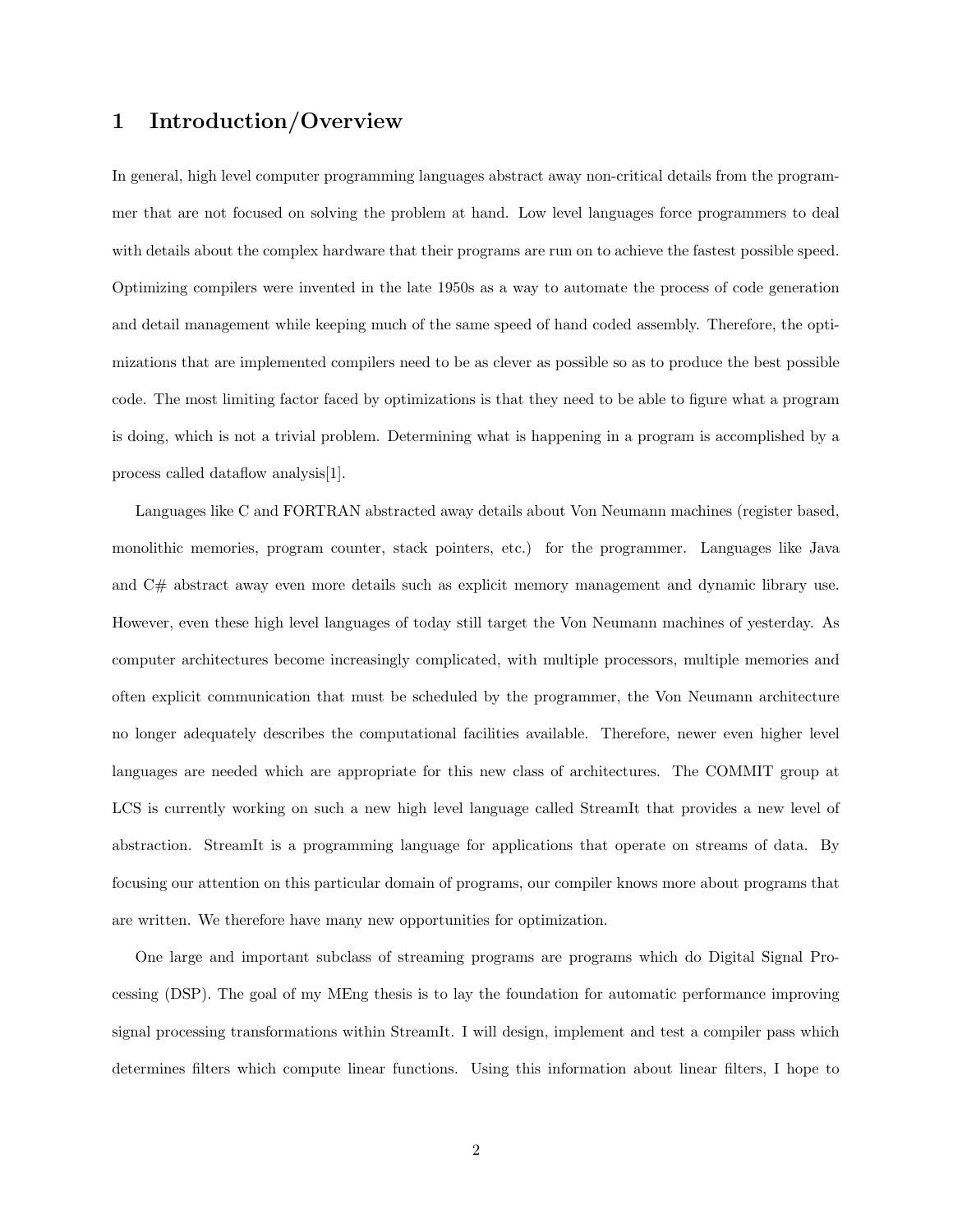leverage existing research done by the DSP community in the area of fast signal processing implementations to programs that are written in StreamIt. The less time programmers have to spend thinking about the details of implementation, means the more time that they can spend writing new and useful applications, resulting in an increase in programmer productivity.

# 2 StreamIt

StreamIt[12, 13, 15, 9] is a novel language for representing streaming applications. Streaming applications operate on a (potentially) infinite amount of data. Examples of streaming applications include media processing (MP3 audio, video), digital communication (cell phones, wireless networking), digital signal processing (FFT, DCT, image processing) and any other application that needs to operate on a large amount of data.

StreamIt also attempts to provide a common, high level machine language for fabrics of interconnected microprocessors such as the RAW[14, 11] microprocessor being developed at MIT or the CELL[10] microprocessor being developed by IBM, Sony and Toshiba. Much like the Von Neumann machine became the prototypical computation model for 30 years, computational fabrics stand poised to be the prototypical computation model for the next 30 years. RAW consists of 16 processors (called tiles) in a 4x4 grid on a single monolithic chip. The processors are modified MIPS RISC R10K cores and the communication between cores is achieved over a static network or a dynamic network. The movement of data around the networks is explicitly controlled by the programmer.

The major challenge of writing code for RAW is designing the network communication to take effective use of all of the processors on the chip. To write a program for the raw chip, first the programmer determines what computation to put on what chip. Then he or she writes code in C for each tile that implements that computation. Then the programmer has to set up the communication between the various tiles and connect up the processor cores in the appropriate fashion.

StreamIt automates the entire process partitioning the computation among the different processors (to take advantage of parallelization) and arranging communication as well as managing buffers.

A StreamIt program is a structured stream graph, composed of hierarchically arranged computation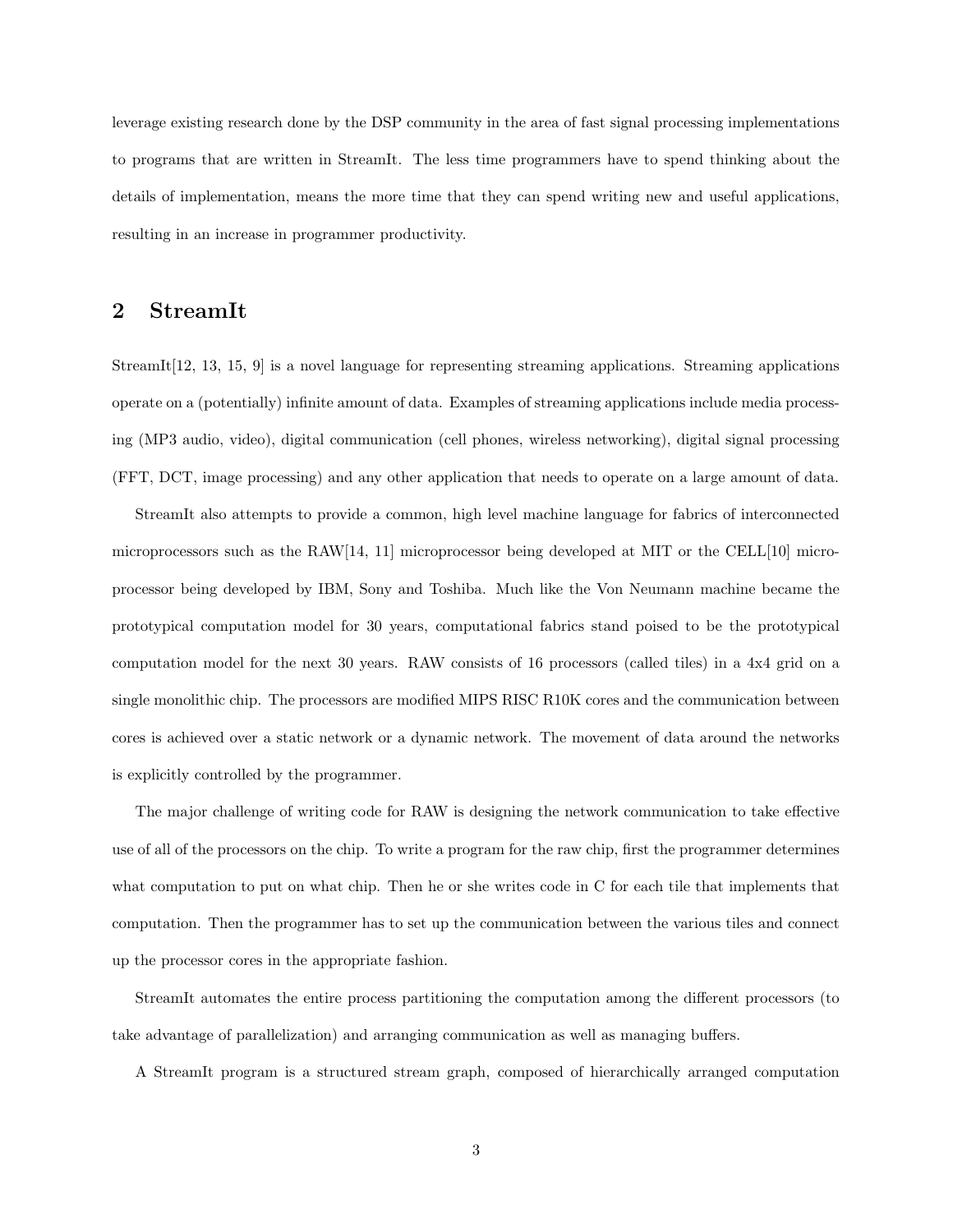units. Filters are the basic building block of a stream graph. They process data from a single stream and produce data that leaves the filter as a single stream.

## 3 Digital Signal Processing and Linear Transformations

One important class of applications for streaming computation is digital signal processing (DSP). Most of the DSP literature is focused on systems which are linear and time invariant (LTI) because of their nice mathematical properties. Almost all real systems are not actually linear or time invariant. However, most real systems can be very accurately modeled as an LTI system over specific ranges of inputs and outputs, and many DSP algorithms take advantage of this fact. In addition, many useful signal processing operations compute linear functions of their inputs. It is these Linear Filters that I will be trying to identify.

#### 3.0.1 Linearity, Time Invariance, and Linear Functions

- **Linear** Suppose a system,  $H$ , operate on some input sequence  $x[n]$  and produces some output sequence  $y[n], y[n] = H(x[n])$ . If H is linear, then the following statement is true: applies:  $H(a * x[n] + b) =$  $a * H(x[n]) + b$  where a and b are constants.
- **Time-invariant** Time invariance means that shifting the input,  $x[n]$  by a certain amount, k, will shift the output by k as well: if  $H(x[n]) = y[n]$  and H is time-invariant then  $H(x[n-k]) = y[n-k]$ .
- Linear Functions If a filter computes a linear function of its inputs, each output element of a filter can be computed using a weighted combination the inputs and possibly an offset. A filter that computes a linear function can also be represented as a matrix operation on an input vector to produce an output vector. The values of the elements in the matrix correspond to the weights of the inputs used to produce various outputs. For instance, if the input to a function is  $x[n]$  and the output is  $y[n]$ , if it is possible to find a matrix A and a vector b such that  $y[n] = Ax[n] + b$  then we characterize that filter as computing a linear function.

By letting our representation expand to include all filters that can be described by  $y[n] = Ax[n] + b$  where b is a constant, we can described all filters that compute linear functions.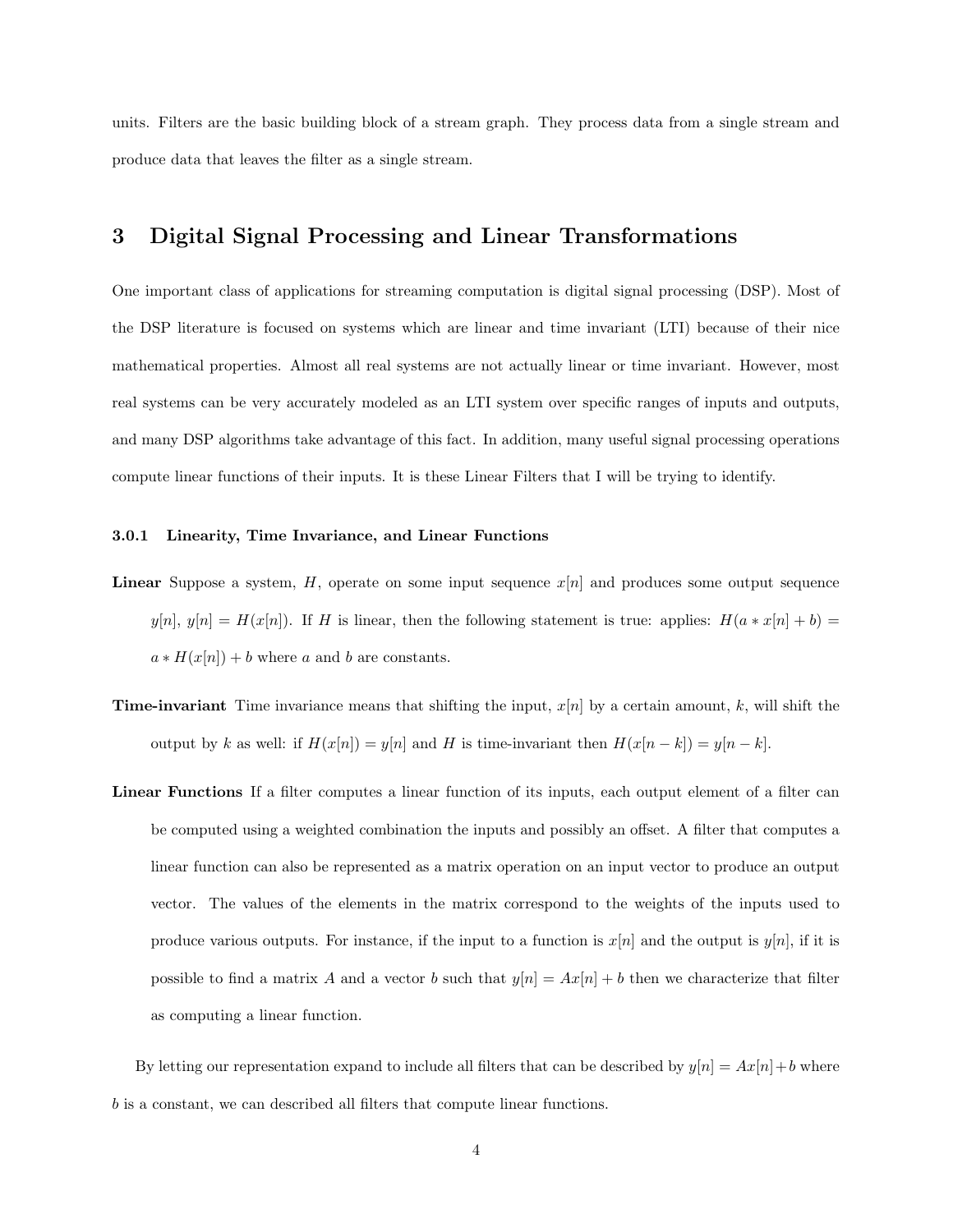

Figure 1: The correspondence between a linear filter and a matrix. The left half of the figure shows example code for Filter A which computes a linear function of its input. The input to filter A is shown as the three blue items on its input tape (since it pops and peeks at 3 items). The output of filter A is shows as the two green items on its output tape. The right half of the figure shows that the same filter can be though of as a matrix multiplication on an input vector of three elements which yields an output vector of two elements.

# 4 StreamIt Filters as Matrices

Figure 1 shows an example filter in the StreamIt language, and its corresponding matrix representation as a way to illustrate the correspondence between filters which compute linear functions and matrices operating on an input vector to produce an output vector.

# 5 Linear Analysis and Optimization

### 5.1 Introduction

Many useful compiler optimizations rely on specific data about how the program's execution can flow. Analysis techniques that analyze the flow of data through the program are called dataflow analysis. Study of the various canonical optimizations and their associated dataflow techniques (eg constant propagation, common subexpression elimination, dead code elimination) has yielded a common theoretical framework for framing various compiler analyses. The theoretical framework is well understood and presented in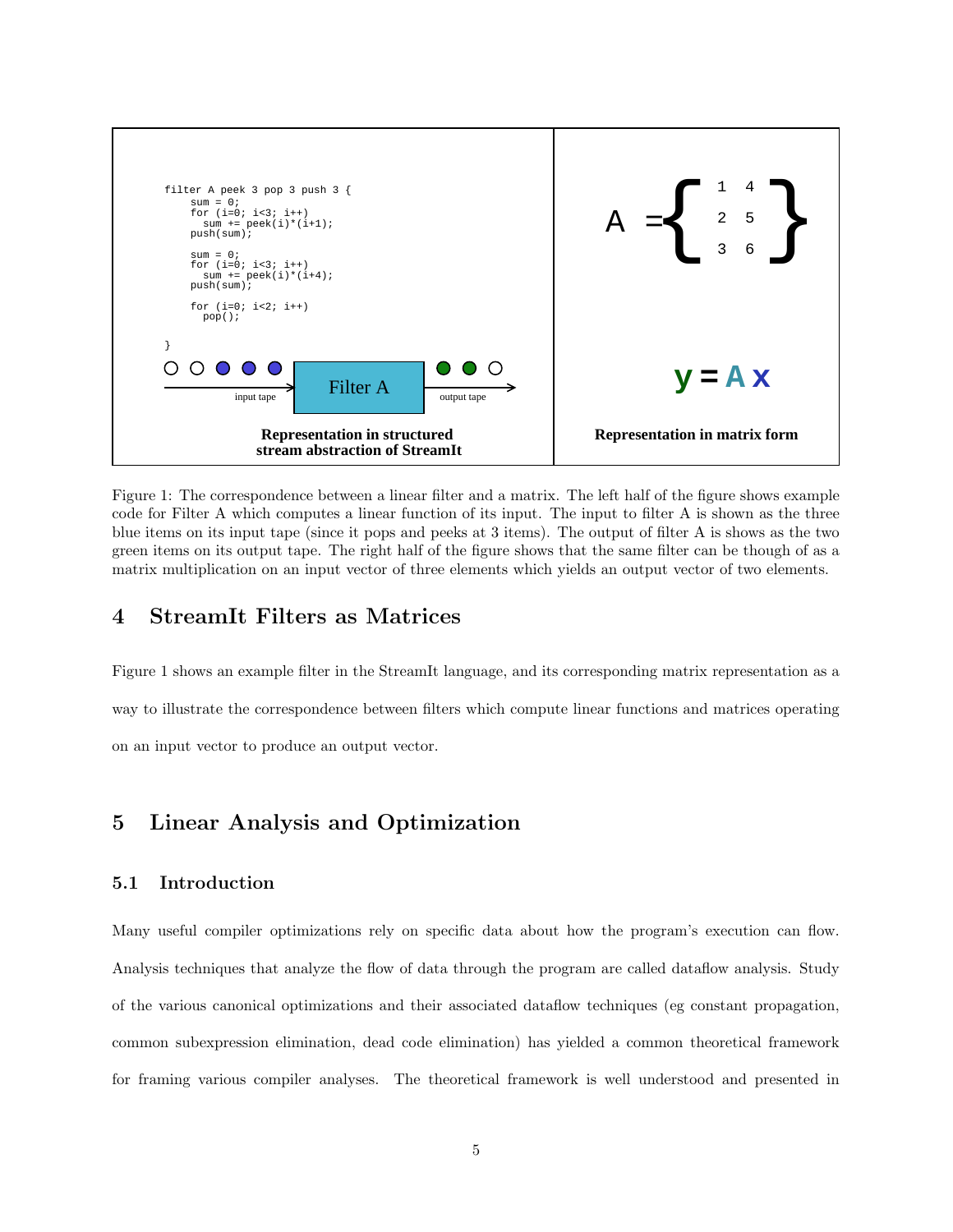undergraduate level textbooks on compiler design[1, 2].

The central purpose of my thesis will be to develop the dataflow equations in the standard dataflow framework and implement a linear analysis pass of the compiler. I will then implement one or more optimizations using the dataflow information to demonstrate the usefulness of this data.

By characterizing systems as LTI, powerful mathematical results (such as Fourier analysis and Fourier synthesis) can be applied. Because a wide range of physical systems can be modeled with LTI systems, LTI systems have been the focus of the DSP community for some time. In particular, because they are so widely studied and used, it is likely that a large subset of all StreamIt programs will contain sub parts that implement LTI systems.

Because we expect a large class of StreamIt applications to contain LIT filters, if we can both detect that a particular filter is LTI and make good use of that information to optimize the program (by leveraging the plethora of existing work in the field) we can reach our goal of freeing programmers from having to write optimized implementations of their algorithms.

#### 5.2 Proposed Dataflow Analysis

To unify the talk about signal processing and the StreamIt language, we identify filter F with system H. If H operates on some vector x with dimension q, and produces a vector y with dimension  $r$ , then F has  $peek(q)$  and  $push(r)$ . The goal of our dataflow analysis for each filter that computes a linear function, to identify a matrix A and a vector b such that  $y = Ax + b$  (that is the elements of y are weighted combinations of the the elements of  $x$ , possibly with a constant offset.) It is interesting to note that given the vector sizes above, we can see that A must have dimensions  $q \times r$  and b must be a vector of size r.

I will compute A and b using traditional dataflow techniques, based on the prototypical gen and kill sets of formal dataflow treatments (see chapter 10 of [1], or chapter 17 of [2]). The particular analysis to be performed is very much like the analysis for constant propagation. Instead of propagating mappings of variables to constant values, we will propagate mappings of variables to weighted combinations of the inputs. By defining the appropriate confluence operator (in this case matrix addition) we will be able to determine if all outputs can be derived with an appropriately weighted combinations of the inputs plus some constant.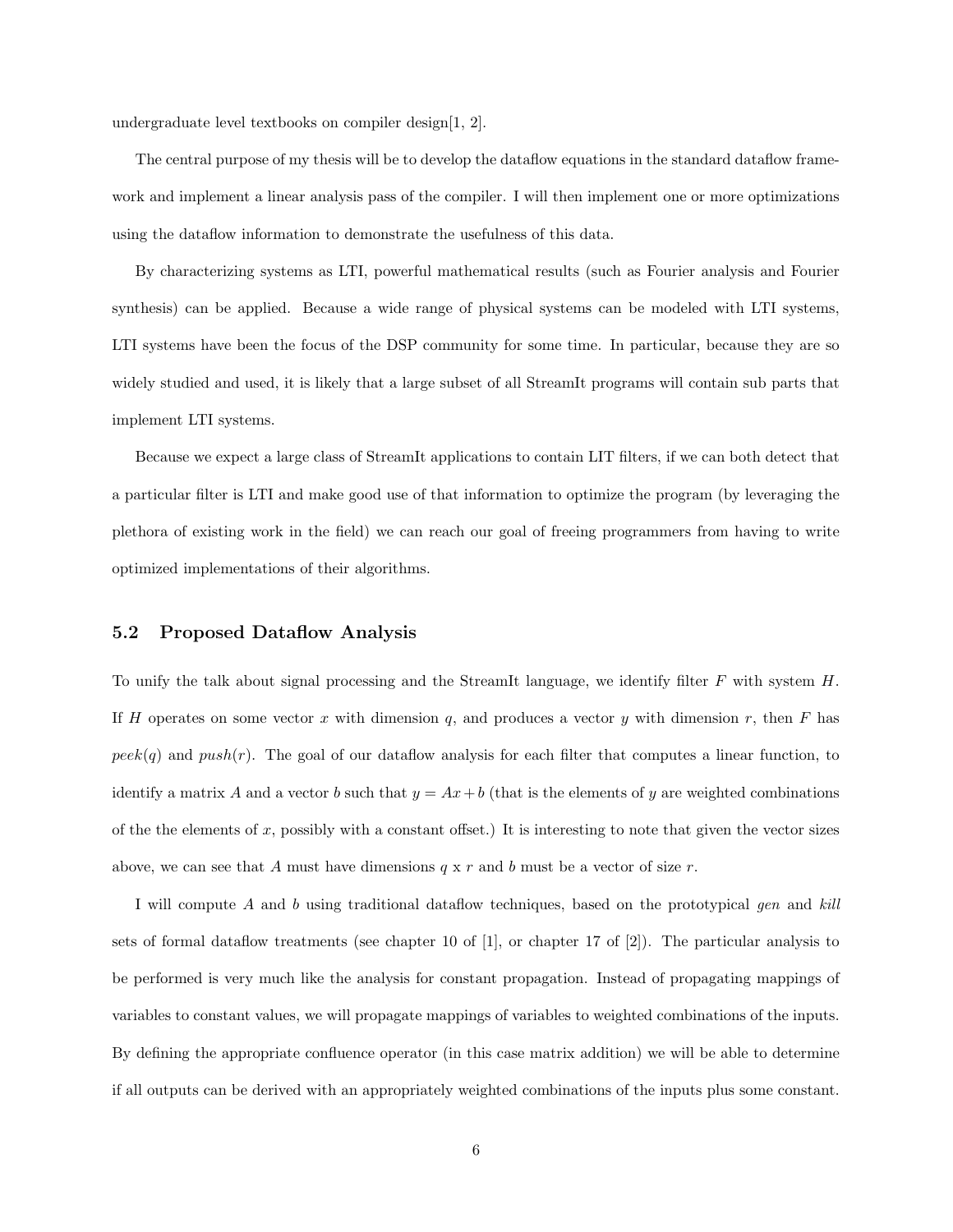If we can derive the output with the right combination of the inputs, we can then express the filter as a matrix  $A$  and a vector  $b$ .

#### 5.2.1 Proposed Optimizations

By recognizing that a filter is LTI and determining  $A$  and  $b$  for that filter, I hope to be able to implement one or more of the following transformations.

- Generate very fast straight line C code to improve a monolithic filter which computes some linear function. Given a filter in matrix form, there are already systems in place to generate this fast C code [17, 7, 8, 16].
- Convert a computation in time to a computation in frequency using a transformation like  $x \to (A, b) \to$ y to  $x \to FFT \to (A') \to IFFT \to y$ . Even though this looks like a less efficient way to compute y, in some cases it requires much less computation. In addition, this removes the offset vector b and therefore might allow me to take advantage of the first optimization in cases where it otherwise would not apply.
- Compose the work done by several LTI filters automatically, allowing for intra-filter optimizations that would not be possible given the initial arrangement. This will perform filter fusion also (which is already implemented for general filters in the compiler), but possibly generating more intelligent code by using [7] to take advantage of redundant computation.
- Split up the work done by one monolithic filter by breaking  $A$  and  $b$  up into blocks and computing  $y$ in parallel fashion.

## 5.3 Example: Combining Linear Filters in a Pipeline

Figure 2 shows how linear filter information could be used to implement pipeline fusion of linear filters. Pipeline fusion is the process by where a pipeline of filters is fused together to form a single monolithic filter which does the computation of both filters in its main body. In Figure 2 filters A and B are combined into a single filter. Filter A pops, pushes and peeks a, b and c data items respectively. Filter B pops, pushes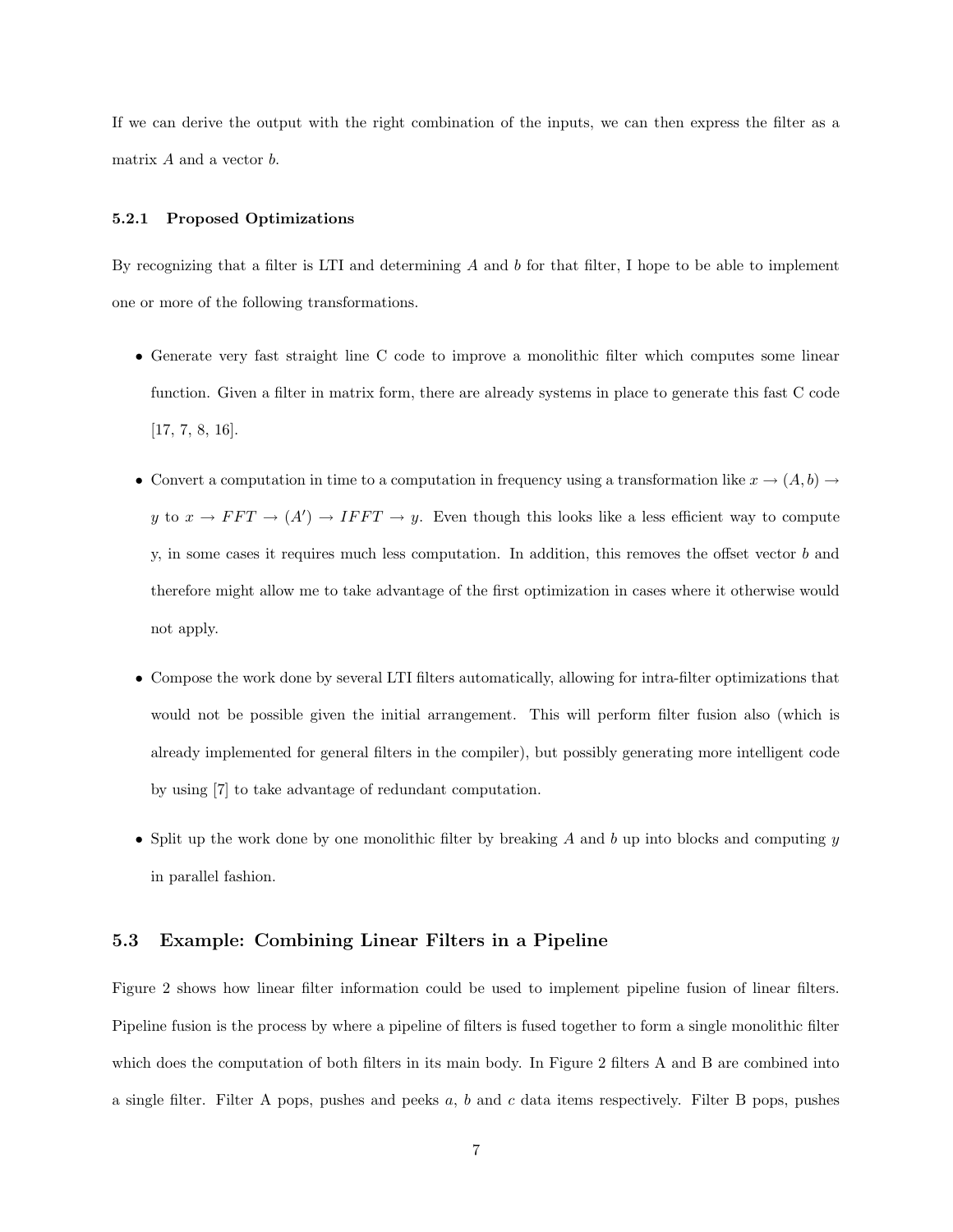

Figure 2: Combining pipelines of consecutive filters with equal peek/pop rates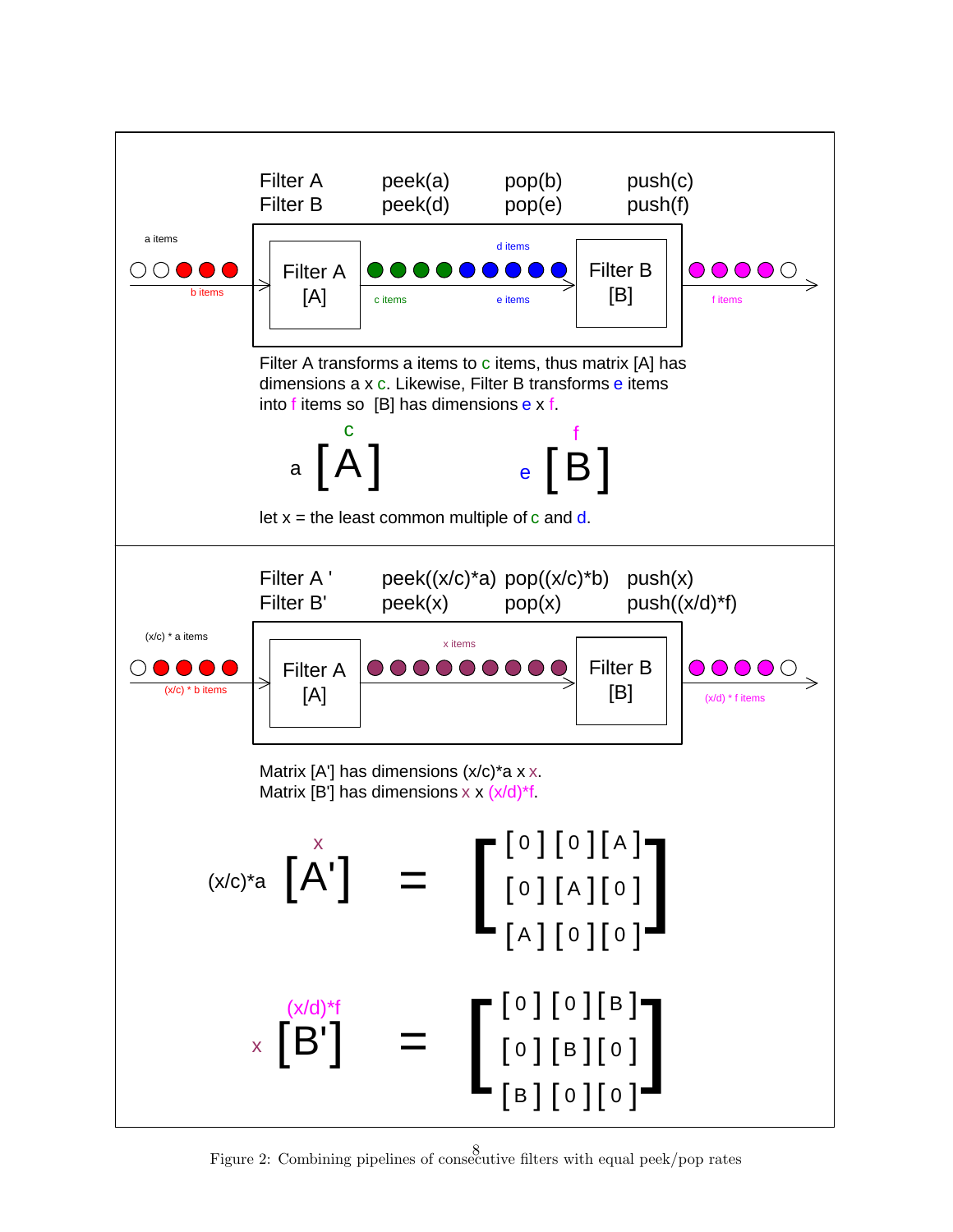and peeks d, e and f data items respectively. For this case, we need the fact that peek(B)=pop(B). If filter A can be represented by matrix A and filter B can be represented by matrix B then we can then combine the two filters by first expanding them to filters A' and B' which can be represented by matrices  $A'$  and  $B'$ which can be multiplied together. The new filter then is represented by  $A' * B'$ , which can then be fed to other stages if necessary.

# 6 Related Work

One of the most important linear computations that is done by filters is that of taking the Fast Fourier Transform (FFT). FFTW[4, 5, 6] produces very fast optimized FFT implementations tuned for specific hardware platforms. It is very specific for generating fast code that performs the FFT and therefore FFTW is not of immediate use in more a more general class of programs.

The SPL language[17], a part of the SPIRAL[7] signal processing package, can be used to express DSP filters as matrices and provides a way to automatically generate fast code to implement DSP algorithms expressed in matrix form. It also supports composing multiple filters together (eg FFT followed by a DCT). It also appears to support limited matrix decomposition into the product of sparse matrices which can lead to fast implementations. Theoretical research into the area of automatically factoring matrices has also been explored[16]. See [8] for an example of generating a fast FFT implementation using the SPL language.

There have been several attempts in the past to create signal processing design environments that ease the job of finding more efficient implementations of algorithms. For instance, ADE[3] searches for efficient implementations of signal processing algorithms by using various techniques to limit the combinatorial growth of implementations while searching for alternative designs. ADE's goal was to create an integrated environment for the design of signal processing algorithms, and does not focus on implementation. It can help you determine what the best implementation of a particular algorithm is in the signal processing domain, but it does not generate the actual implementation.